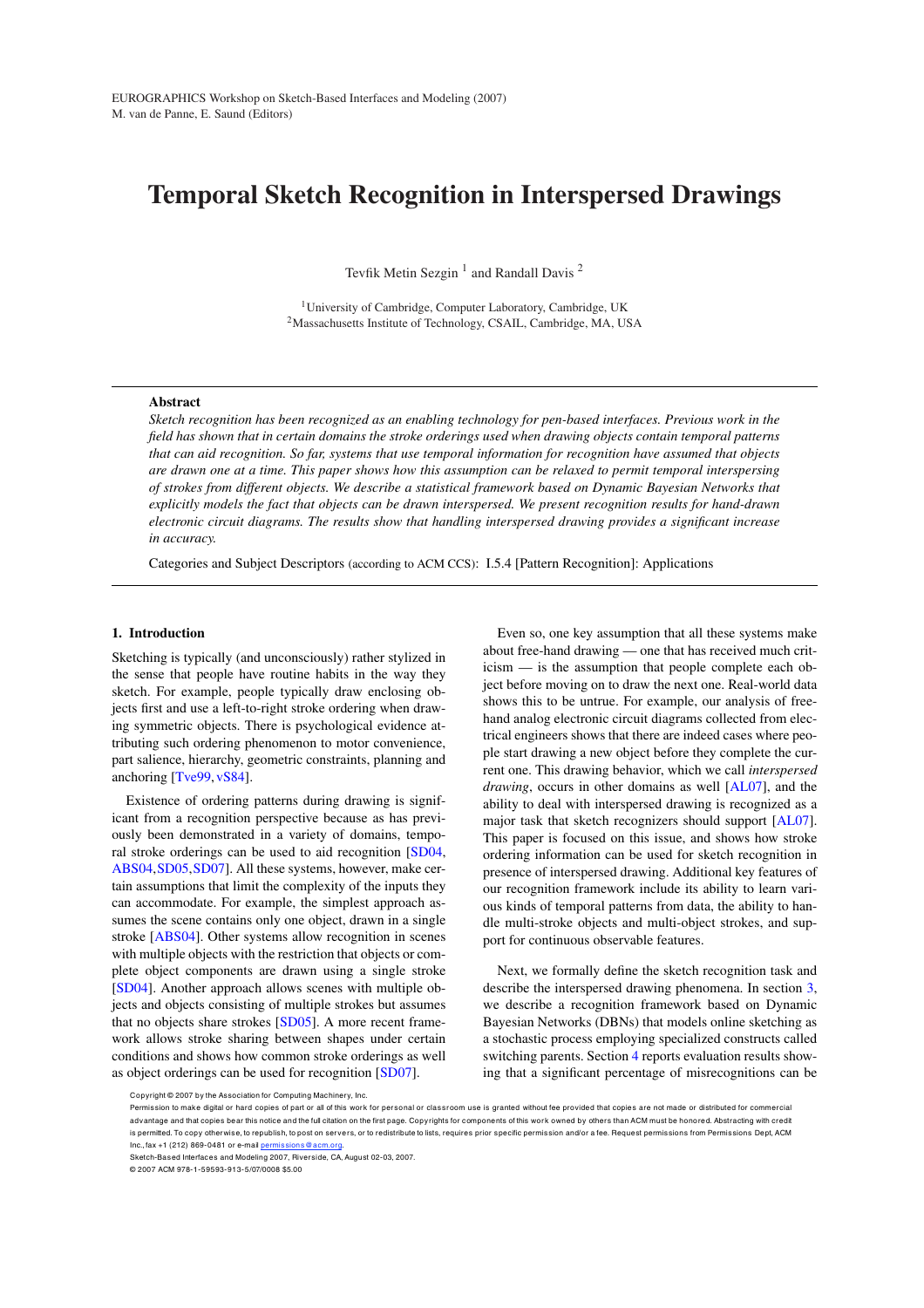avoided by explicitly modeling interspersed drawing behavior. We conclude with a broader discussion of the related work and point out possible future directions.

# 2. Problem Definition

Informally, the goal of sketch recognition is to break up digital ink drawn by user into smaller pieces and assign labels to groups that constitute objects in the domain. We focus here on the domain of hand-drawn electronic circuit diagrams, but our recognition algorithm is not specific to this domain. Objects in our domain are wires, resistors, capacitors, npntransistors and batteries.

## 2.1. Terminology

We adopt the terminology and notation used in [SD07]. A *sketch*  $\mathscr{S} = S_1, S_2, \dots S_N$  is defined as a sequence of strokes captured using a digitizer, preserving the drawing order. A *stroke* is a set of time-ordered points sampled between pendown and pen-up events. Each stroke is broken into geometric primitives (e.g., lines, arcs) called *primitives* as part of the preprocessing of the sketch.<sup>†</sup> Let  $\mathcal{P} = P_{1:T} = P_1, P_2,...P_T$ be the sequence of time-ordered primitives obtained from  $\mathscr{S}$ , and  $\mathscr{O} = O_1, O_2, ..., O_T$  be the sequence of observations (feature vectors) obtained from the primitives. 16<br>
16 T. M. Sezgin & R. D.<br>
avoided by explicitly modeling interspersed dor<br>
ior. We conclude with a broader discussion<br>
work and point out possible future directions.<br>
2. **Problem Definition**<br>
12 Informally, the goal o

We use *segmentation* to refer to the task of grouping together primitives constituting the same object. Given a set of classes  $\mathcal{C} = \{C_1, C_2, ... C_n\}$ , *classification* refers to the task of determining which object each group of primitives represents (e.g., a stick-figure or a rectangle). Segmentation produces *K* groups  $G = G_1, G_2, \dots, G_K$ , and classification gives us the labels for the groups  $L = L_1, L_2, ... L_K, L_i \in \mathcal{C}$ . Each group is defined by the indices of the primitives included in the group  $G_i = \rho_1, \rho_2, \ldots, \rho_m$  sorted in ascending order.

We define *sketch recognition* as the segmentation and classification of a sketch. A simplifying assumption in most sketch recognition systems is that a stroke can be part of only one object. Our definition of segmentation in terms of primitive groupings is more general than a definition based on stroke groupings, and, as long as primitives are not shared across objects, it allows a stroke to be part of multiple objects (e.g., using a single stroke to draw a resistor and the wires on either side of it).

By *interspersing* we refer to the situation where the user starts drawing one object but draws one or more other objects before it is completed. For example, Fig. 1 shows an example in which two wires (#3 and #6) are interspersed with the transistor.

<sup>†</sup> Because our domain does not have objects with curves, we only work with line segments. However, our model is general, and supports features computed from any kind of primitive.





Figure 1: *A diagram illustrating interspersing: The user draws two other objects (wires #3 and #6) over the course of drawing the transistor. Numbers indicate the drawing order.*

More formally, suppose we have two objects  $\mathscr A$  and  $\mathscr B$ . Assume the proper grouping of primitives forming  $\mathscr A$  and B are  $G_{\mathscr{A}} = \rho_1, \rho_2, \ldots, \rho_m$  and  $G_{\mathscr{B}} = \rho'_1, \rho'_2, \ldots, \rho'_n$ . We say that  $\mathscr A$  is interspersed with  $\mathscr B$  if  $\rho_1 < \rho'_i < \rho_m$  for  $1 \leq i \leq n$ and  $|G_{\mathscr{A}}|+|G_{\mathscr{B}}| = \rho_m - \rho_1 + 1$ . The model that we present handles a more general case of interspersing where  $\mathscr A$  can be interspersed with multiple objects.

#### 2.2. Desired Features of a Model

The main feature of our model is its ability to handle interspersed drawing behavior. However, we also support the following features identified as important in previous work.

#### 2.2.1. Learning stroke-level and object-level patterns

Stroke orderings used in the course of drawing individual objects naturally contain certain patterns. For example, when drawing arrows, one frequently seen temporal pattern is a long line (the shaft) followed by two shorter lines (parts of the arrow head). These are called stroke-level patterns because they capture the probability of seeing a particular sequence of *strokes* with certain properties when sketching an object [SD07].

Another kind of temporal pattern present in online sketches is an object-level pattern that captures the probability of seeing a certain sequence of objects being drawn [SD07]. For example, when people draw box-connector diagrams (e.g., organizational charts, linked lists), boxes are drawn before connectors. Our system learns stroke-level and object-level temporal patterns of a domain from examples and uses them in recognition.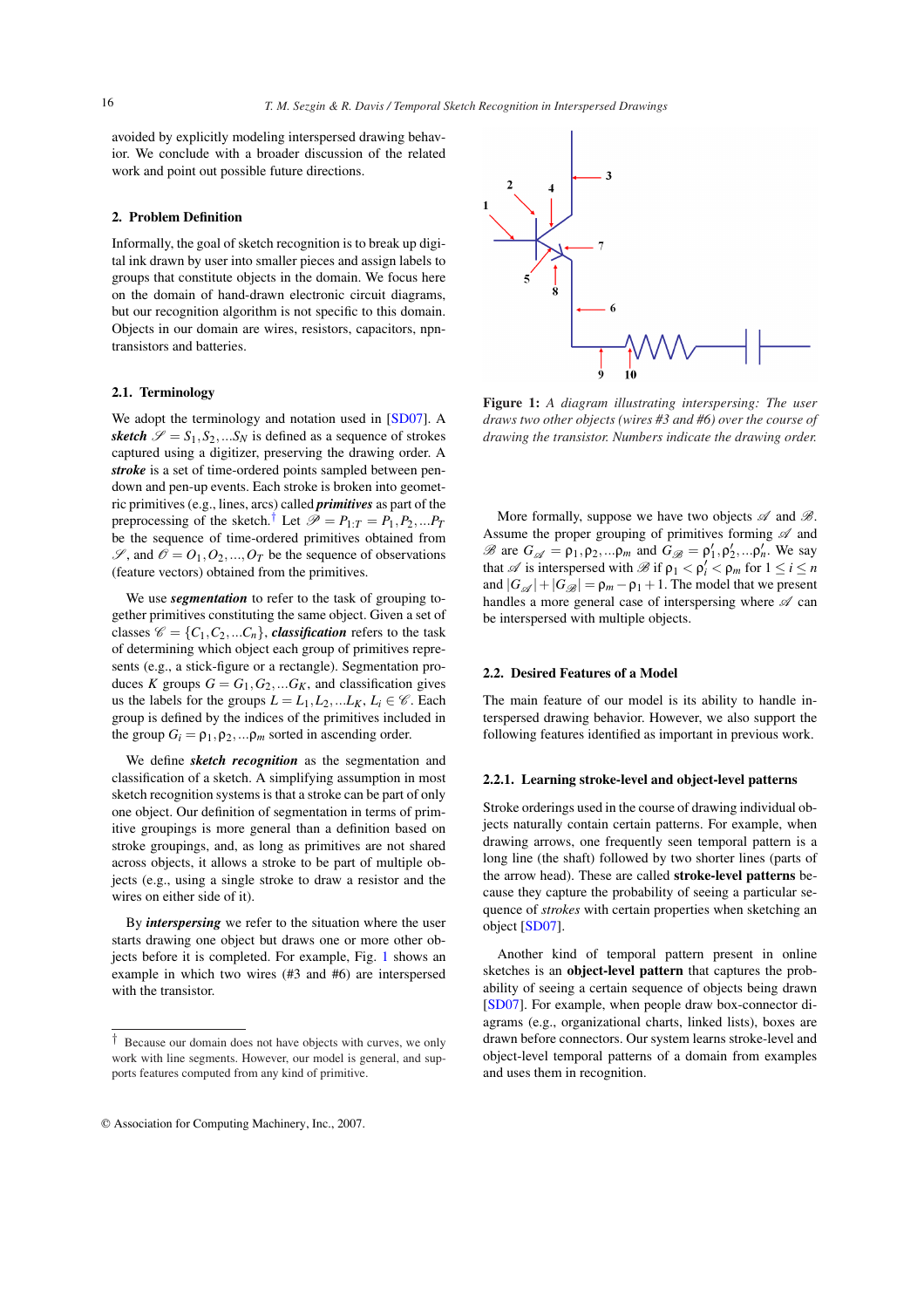# 2.2.2. Handling multi-stroke objects and variations in encoding length

Users should be able to draw freely. For example, they should be able to draw a square using three strokes instead of four, or draw a resistor with five humps instead of six (thus generating an encoding of the input with only five observations instead of six). We achieve this by explicitly modeling whether the user has finished drawing an object.

## 2.2.3. Support for multiple drawing orders

We should be able to accommodate multiple drawing orders instead of just one. For example, it should be possible to draw a square starting with both horizontal and vertical lines. Furthermore, if the user prefers one drawing order more frequently than others, this should be accounted for as well. This requires using training and classification methods that can use such information.

## 2.2.4. Probabilistic matching score

We would like the result of matching an observation sequence against a model to be a continuous value reflecting the likelihood of using that particular drawing order for drawing that object. This is required if we are to have a mathematically sound framework for combining the outputs of multiple matching operations for scenes with multiple objects such that, among plausible interpretations, those corresponding to more frequently used orders are preferred.

## 2.2.5. Rich feature representation

One of the steps in applying machine learning techniques to a problem is to decide on a set of features that are sufficiently expressive given the problem at hand. In sketch recognition, we deal with data that is most naturally described using geometric features such as the shape of a stroke segment, length and orientation of line segments, radii of circles etc. Some of these features are categorical (e.g., shape of a stroke segment can be arc, line etc.) and are best represented using discrete variables. Other features such as length and orientation are real-valued quantities and should be represented as such. Therefore our algorithms support discrete and real-valued features using appropriate representations such as discrete conditional probabilities and Gaussian mixtures.

#### 3. Recognition System

The requirements listed in section 2.2 collectively impose constraints on the computational model used for sketch recognition. In particular, we want our model to capture the probabilistic relationships between features extracted from a sketch, and to model the stroke-level patterns, object-level patterns as well as the common interspersing behaviors observed in a domain. We achieve this by specifying a joint distribution over a set of random variables that collectively define the dynamics and constraints of our computational

model of sketching. Equations describing these constraints are tedious to list and hard to understand at best. Fortunately there is a much simpler way of expressing them using the visual language of *probabilistic graphical models*. Therefore, we describe our models using a class of probabilistic graphical models known as Dynamic Bayesian Networks (DBNs). DBNs have successfully been used to model time series, and are therefore appropriate for problems with a temporal nature. Fig. 2 shows our DBN model for the analog circuits domain. After a brief overview of DBNs, we describe it in detail.

#### 3.1. Dynamic Bayesian Networks and Switching Parents

Because our model of sketch recognition uses Dynamic Bayesian Networks and a relatively unknown feature of DBNs called *switching parents*, we briefly review them both.

## 3.1.1. Dynamic Bayesian Networks

Bayesian networks encode the joint probability of a set of variables  $Z = \{Z_1, ..., Z_n\}$  where the graphical structure of the network encodes the conditional dependencies among the variables. DBNs extend Bayesian networks and model joint distribution of a set of variables over time by representing the conditional dependencies between them using a pair of Bayesian networks  $\langle B_1, B_+ \rangle$ .  $B_1$  defines the prior for the  $Z_i$  values at time  $t = 1$ , and  $B_{\rightarrow}$  defines how variables at time  $t + 1$  relate to each other and to those from time  $t$ .

#### 3.1.2. Switching parents

Our model contains graphical notation (dotted and dashed arrows in Fig. 2) indicating conditional dependencies that change (switch) based on the value of a *switching parent*. The use of switching parent mechanism (also known as context specific independence or Bayesian multi-nets) allows us to efficiently represent conditional dependencies that change as a function of another node's value [Bil00, GH96, BFGK97]. Fig. 3 shows a simple example of switching parents. In this network **OBS** has two parents **P1** and **P2**, and a *switching parent* **MUX** that controls which one of **P1** or **P2** is activated. The semantics of the network indicates that:

$$
\begin{array}{ll} P(\texttt{obs}|\texttt{p1},\texttt{p2}) = & P(\texttt{obs}|\texttt{p1},\texttt{MUX}=1)P(\texttt{MUX}=1)+ \\ & P(\texttt{obs}|\texttt{p2},\texttt{MUX}=2)P(\texttt{MUX}=2) \end{array}
$$

We use switching parents as an efficient mechanism for selecting the process corresponding to the active object in our dynamic model of sketching. Specifically, only one of the nodes **N**, **R**, **C**, **B** and **W** — the stroke-level models for the npn-transistor, resistor, capacitor, battery and the wire objects — is activated at a given time based on the value of the **MUX** node. The rest of our discussion assumes that the reader is comfortable with DBNs and the DBN terminology (an excellent review can be found in [Mur02]).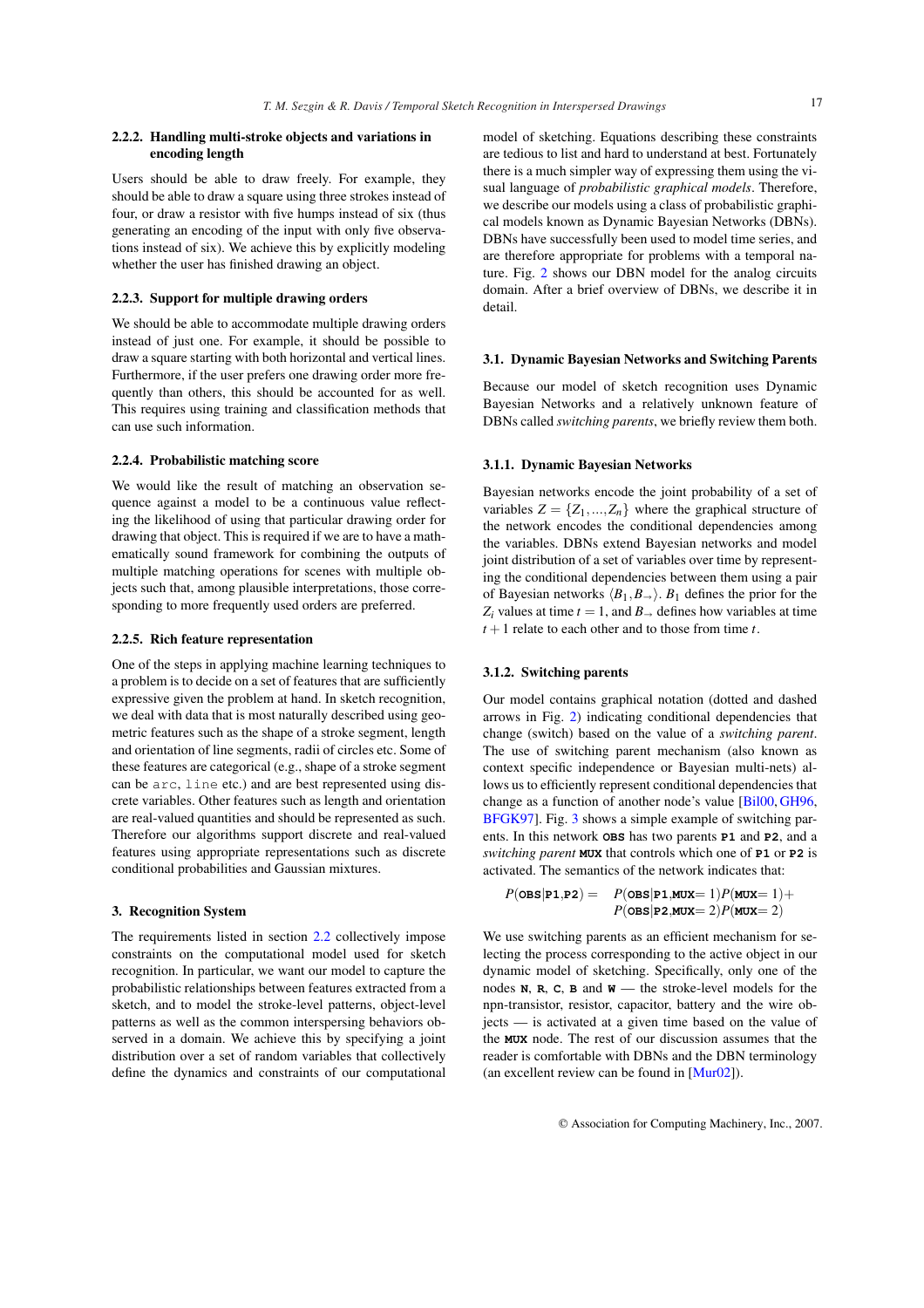

Figure 2: *Dynamic Bayesian network representing our model that handles interspersed drawing.*



Figure 3: *Illustration of the switching parent mechanism.*

#### 3.2. Sketch Preprocessing and Feature Extraction

As in most sketch recognition systems, we first preprocess an input sketch to extract features that characterize the input. Given an input sketch, we preprocess each stroke and break it into geometric primitives using the early sketch processing toolkit described in [SSD01], then compute a number of geometric features for each primitive.

To facilitate direct comparison of recognition rates with previous work, we use the feature representation suggested by  $[SD07]$ . For each primitive  $P_i$ , we obtain an observation vector  $O_t$  represented as a five-tuple  $(l_t, \Delta l_t, \theta_t, \Delta \theta_t, sgn_t)$ where  $l_t$  is the length of  $P_t$ ;  $\Delta l_t$  is relative length  $(l_t/l_{t-1}, 1)$ for  $t = 1$ );  $\theta_t$  is the angle with respect to the horizontal axis;  $Δθ<sub>t</sub>$  is the measure of relative angle between  $P<sub>i</sub>$  and  $P<sub>i-1</sub>$ given by the magnitude of the cross product  $\vec{u} \times \vec{v}$  of vectors  $\vec{u}$ ,  $\vec{v}$ , which in turn are length-normalized versions of  $P_i$  and  $P_{i-1}$  pointing in the direction of pen movement along each primitive. The only discrete observable *sgnt* captures the direction that the stroke turns when moving from  $P_{i-1}$  to  $P_i$ . It is set to 0 for negative values of  $\vec{u} \times \vec{v}$  and 1 for non-negative values (and for the observation at  $t = 1$ ).

## 3.3. Model Description

The Dynamic Bayesian Network specifying our computational model of sketch recognition is shown in Fig. 2. It is important to note that the figure shows only two frames (initial and repeating frames) of the DBN, as this is the conventional way of representing a DBN. As is the case for all DBNs, during classification the network is *unrolled* to produce as many frames as the number of observations.

## 3.3.1. Description of the nodes

Our network has three groups of nodes. First are the observation nodes **OBS<sup>i</sup>** that serve as the input to sketch recognition. These are the only observable nodes during recognition. Each observation **OBS<sup>i</sup>** is a feature vector computed using primitive *P<sup>i</sup>* .

The second group of nodes are the **MUX<sup>i</sup>** nodes which are multi-valued discrete variables holding our hypothesis of what object  $P_t$  is a part of and whether or not the user is interspersing any two objects. Computing the set of assignments to the nodes  $MUX_1:$ <sup>T</sup> that maximize the joint probability of the DBN for a set of observations gives us the classification for each primitive. Hence the  $MUX_1:$ <sup>T</sup> nodes provide the output of sketch recognition.

The third group of nodes are auxiliary nodes. The **END<sup>i</sup>**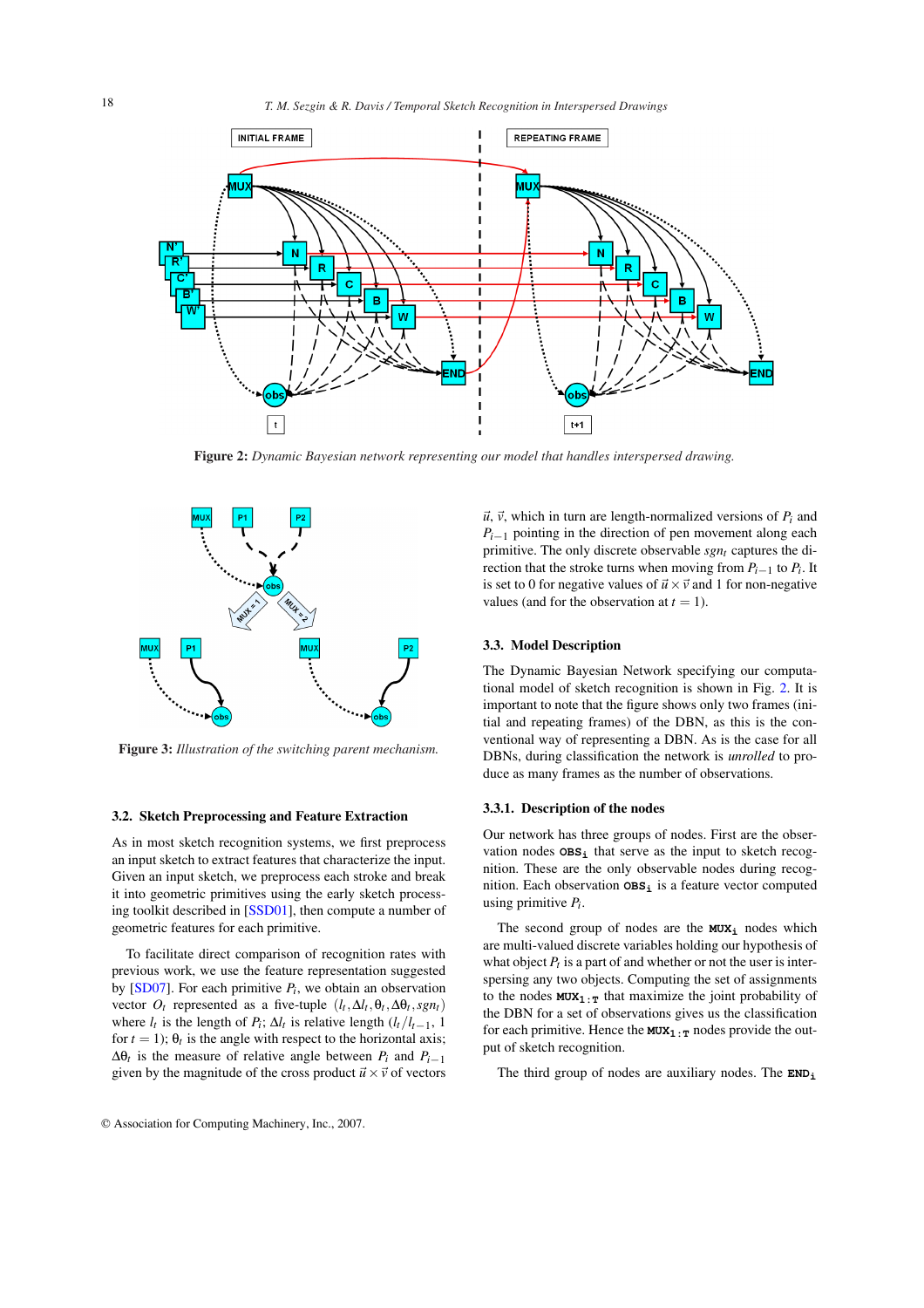node is a discrete boolean node that reflects our belief about whether the user has just completed drawing the current object by drawing the primitive *P<sup>i</sup>* . Explicitly modeling when objects are completed allows us to support multi-stroke objects and variations in the encoding length as mentioned in section 2.2.2. Because the training data is fully labeled, we know when objects are completed. Thus the **END** nodes are observable in training but hidden during recognition. The remaining nodes are always hidden and they capture the statistics of the stroke-level patterns for domain objects. For example, parameters of the **R** node encode the statistics of observations that are typically seen when users draw resistors. Similarly, there are corresponding nodes for each object in our domain (**N**, **C**, **B** and **W** for npn-transistors, capacitors, batteries and wires). The nodes **R'**, **N'**, **C'**, **B'** and **W'** define priors for these nodes, as we explain later. Because we have such nodes for each object class in our domain, we will use

discussion, we use  $C_1 = N$ ,  $C_2 = R$ ,  $C_3 = C$ ,  $C_4 = B$  and  $C_5 =$ 

the generic notation  $c_i$  to refer to them. So, in the rest of our

# 3.3.2. Description of the model topology

**W**.

Recall that the goal of sketch recognition is to assign labels to primitives that constitute valid domain objects. The **MUX** node in our model represents the label of the object being drawn and the information of what objects are interspersed when interspersing occurs. Its cardinality is equal to the sum of the number of object classes and the number of objects that can be interspersed. The semantics of  $MUX_t = i$  is determined by the following:

*if*  $1 \le i \le |\mathscr{C}| \Longrightarrow$  drawing object *i*, **C**<sub>**i**</sub> active, *if*  $i > |\mathscr{C}| \Longrightarrow$  interspersing  $\mathscr{A}$  and  $\mathscr{B}$ , given by the function  $\mathscr{F}_{int}(i) = \langle \mathscr{A}, \mathscr{B} \rangle$ .

The function  $\mathcal{F}_{int}(i)$  maps values of **MUX** to a pair of object classes  $\langle \mathscr{A}, \mathscr{B} \rangle$ . We construct it based on the types of interspersings seen in the training data. For example, in our domain npn-transistors are interspersed with wires, so we define  $\mathscr{F}_{int}(6) = \langle \mathbf{N}, \mathbf{W} \rangle$  where  $|\mathscr{C}| = 5$ .

For each object class that we support, we have a node capturing the dynamics of the stroke-level features (nodes **C**1,  $C_2$ , ...  $C_{|\mathcal{C}|}$ , shown by **N**, **R**, **C**, **B** and **W** in Fig. 2). Nodes  $C_1', C_2', \dots C_{|\mathcal{C}|}'$  are auxiliary nodes for ensuring that the form of the conditional probabilities for nodes  $c_i$  in the initial frame is the same as those in the repeating frame  $(i.e., P_{B_1}(c_i| Parents(c_i)) = P_{B_{\rightarrow}}(c_i|Parents(c_i)).$  Auxiliary nodes have the same cardinality as their children (i.e.,  $|\mathbf{c}'_i|$  =  $|{\bf c}_i|$ ).

#### Conditional dependencies for the initial frame

The **MUX** node in the initial frame has no parents and it has a prior that sums to 1 for values corresponding to object classes, and 0 for values corresponding to object interspersings. For example a plausible choice for the prior values is to use a uniform distribution:

$$
P(\mathbf{MUX_1} = i) = \begin{cases} 1/n & \text{if } 1 \le i \le |\mathscr{C}|, \\ 0 & \text{if } i > |\mathscr{C}| \end{cases}
$$

The **OBS** node is conditioned on the **MUX** and one of the **C***<sup>i</sup>* nodes as determined by the value of **MUX**. This is an example of the switching parent mechanism. The distribution for **OBS** can be broken into two cases depending on whether the user is currently interspersing an object of class **C<sup>j</sup>** with **C<sup>k</sup>** given by  $\mathscr{F}_{int}(i) = \langle C_j, C_k \rangle$ :

$$
P(\text{obs}|\text{MUX}=i,\mathbf{C}_{1:n}) = \begin{cases} \n\text{if } 1 \leq i \leq |\mathcal{C}|, \\ \n\text{if } i > j \leq n \\ \n\text{if } i > |\mathcal{C}|, \\ \n\text{if } i > |\mathcal{C}|, \\ \n\text{f}(\text{obs}|\text{MUX}=i,\mathbf{C}_k) & \text{interspersing} \\ \n\text{f}(\text{obs}|\text{MUX}=i,\mathbf{C}_k) & \text{interspersing} \\ \n\mathbf{C}_j & \text{with } \mathbf{C}_k \n\end{cases}
$$

The interspersing function  $\mathcal{F}_{int}(i)$  mapping values of **MUX** to the range  $1 \le i \le |\mathscr{C}|$  is constructed prior to the training as mentioned earlier. The use of switching parents in this fashion also allows us to learn and share a single model for objects that are interspersed (i.e., instead of learning a *wire* model and an *interspersed-wire* model, we learn a single *wire* model and reuse it). The **END** node also has **MUX** as its switching parent:  $P(\text{END}|MUX = i, C_1, C_2, ..., C_n)$  $P(\text{END}|$ **MUX**=  $i$ **,C**<sub>*i*</sub>).

Each **C<sup>i</sup>** node in the initial frame is conditioned on the **MUX** and  $\mathbf{c}'_i$  nodes. The prior for the  $\mathbf{c}'_i$  nodes is represented by a sparse conditional probability table that sets  $P(\mathbf{C}_i' = 1) = 1$ .<sup>‡</sup> This is our way of saying all stroke-level processes are at their beginning state when we enter the initial timeslice, and based on the value of **MUX** only one of these nodes updates its state using the inter-frame probability distribution  $P_{\mathcal{B}_{\rightarrow}}(\mathbf{c}_{i,t} | \textit{Parents}(\mathbf{c}_{i,t})) = P_{\mathcal{B}_{\rightarrow}}(\mathbf{c}_{i,t} | \mathbf{c}_{i,t-1}, \text{MUX}_{\mathbf{t}})$  substituting the value of  $\mathbf{c}'_i$  for  $\mathbf{c}_{i,t-1}$ . This allows the process selected by **MUX** to change its state from its default *begin* state to a state where it can generate the first observation **OBS1**. Using the probability distribution function  $P_{B_{\rightarrow}}(\mathbf{C}_{i,t} | Parents(\mathbf{C}_{i,t}))$ learned over many examples in the first slice of our DBN is another example of parameter tying. **C<sup>i</sup>** nodes that are not selected by the **MUX** node in the initial frame simply copy values from  $c_i'$ .

# Inter-slice dependencies

The **MUX** node at time *t* is conditioned on **MUX**<sub>t-1</sub> and **ENDt**<sub>-1</sub>. Its value is updated based on the object-level transition probabilities if  $END_{t-1}$  indicates that the current observation marks the beginning of a new object (not necessarily of a different class, but a different instance). The **MUX** node can change state even if the **ENDt-1** is *f alse* (i.e., **OBSt-1** does not mark the end of an object). These

 $\ddagger$  Note that we can get away with having only one auxiliary variable  $C_i'$  if all the  $C_i$  nodes have the same cardinality.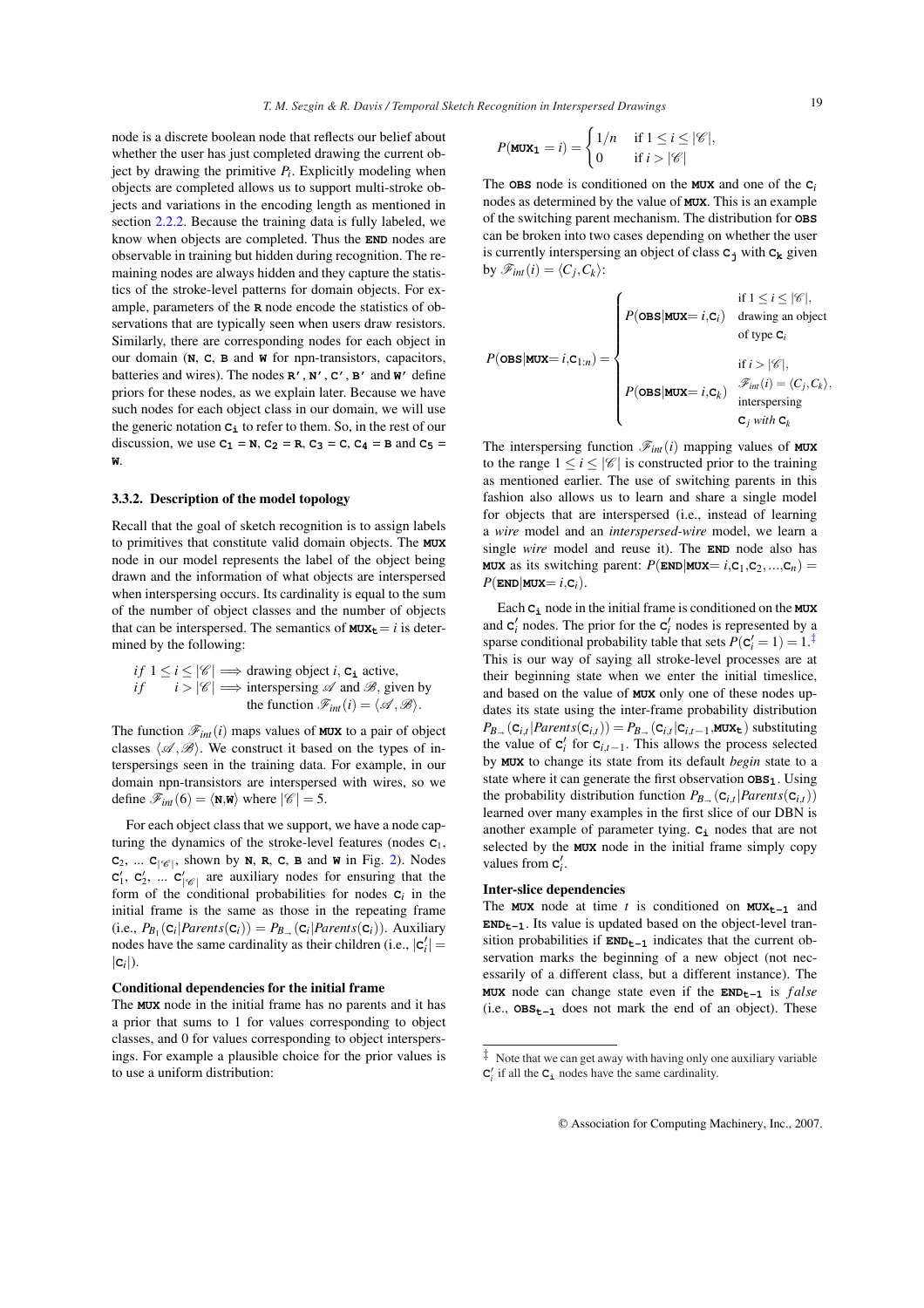cases correspond to interspersings and  $P(MUX_t = i | MUX_{t-1} =$  $j$ ,**ENDt**<sub>-1</sub> =  $false$ ) > 0 only if we have seen objects of type **C<sup>i</sup>** being interspersed with another object in the training data.<sup>§</sup> The  $C_{\text{i},\text{t}}$  nodes in the repeating frames are conditioned on the  $MUX_t$  and  $C_i$ ,  $t-1$  nodes. The conditional probability table for  $P_B$  ( $C_{\bf i,t}$ ) $| Parents(C_{\bf i,t})$ ) is estimated from the data subject to a few constraints that we specify prior to training in the form of deterministic conditional probability tables [BZ02]. Specifically, we require  $P_B$  ( $C_{\textbf{i},\textbf{t}}=$  $c|\text{MUX}_t = m, C_{\text{i},t-1} = c'$  to be: 20<br>
20 T. M. Sezgin & R. D.<br>  $TM$ . Sezgin & R. D.<br>  $j$ .**END**<sub>0</sub>-1 =  $j$  distable  $j$  conterparising and  $P(\text{M0Z}, \text{L0Z}, \text{D0Z})$  is the line to seve seen that<br>  $\mathcal{L}_2$ , being interspersed with another object if the  $\mathcal{$ 

1 if  $m \neq i, 1 \le m \le |\mathscr{C}|, c = 1$ 0 if  $m \neq i, 1 \leq m \leq |\mathcal{C}|, c \neq 1$ 1 if  $m > |\mathcal{C}|$ ,  $c = c'$ , and  $\mathcal{F}_{int}(m) = \langle C_i, C_* \rangle$ 0 if  $m > |\mathcal{C}|, c \neq c'$ , and  $\mathcal{F}_{int}(m) = \langle C_i, C_* \rangle$ 

where ∗ indicates a wild-card.

These constraints ensure that if the user is drawing an object other than the one associated with the node  $C_{i,t}$ , the state of that node is reset to the begin state, and if the user has started interspersing an object of type *C<sup>i</sup>* with any other object, the state of the **C<sup>i</sup>** node is passed on to the next slice. This allows us to save the state of the process associated with  $C_i$  so that it can resume after the interspersing is over.

## 3.4. Training and Recognition

The  $MUX_1:_T$ ,  $END_1:T$ , and  $OBS_1:T$  nodes are observable during training and we estimate the parameters of our DBN using these values. During recognition, only the  $\cos_{1}$ <sub>1:T</sub> values are observable. Using probabilistic inference, we compute the assignments to the  $MUX_1:$ <sup>T</sup> and  $END_1:$ <sup>T</sup> nodes that maximize the joint probability of the network. The **MUX**<sub>1:T</sub> values give us the primitive labels, and  $END_1:$ <sub>T</sub> give us the object boundaries.

As mentioned earlier, we support continuous features. This is done by representing the  $OBS_1 \cdot_T$  nodes using mixtures of Gaussians. We found Gaussians with three components to work well for our domain. We also set the cardinality of the **C<sup>i</sup>** nodes to be 6 based on our empirical observations and the criteria mentioned in [SD05].

# 4. Evaluation

We report recognition rates for our model on sketches from the analog circuit diagrams domain to illustrate its performance in absolute terms. We also measure the incremental benefits of modeling interspersing by comparing the correct recognition rates to those obtained using the recognition algorithm reported in [SD07]. That algorithm is an appropriate

|              | Participant ID |      |       |      |
|--------------|----------------|------|-------|------|
|              |                | 5    |       |      |
| $\bar{x}_b$  | 89.4           | 89.8 | 93.0  | 84.6 |
| $\bar{x}_i$  | 92.9           | 92.2 | 95.6  | 87.7 |
| $\Delta err$ | 33.0           | 23.5 | 37.1  | 20.1 |
| $max\Delta$  | 61.5           | 33.3 | 100.0 | 54.5 |

**Table 1:** Mean correct recognition rates for the baseline  $(\bar{x}_b)$ and our system that models interspersings  $(\bar{x}_i)$ . The percent*age reductions in the error rates and maximum error reductions achieved for each user are also listed as percentages (*∆*err and max*∆*). On average, handling interspersing patterns always improves performance.*

baseline because it does not handle interspersing, but otherwise supports temporal sketch recognition, albeit using a substantially different architecture.

To make the comparison to the baseline meaningful, we ran our system on the same data set, which contains circuit diagrams collected from 8 electrical engineers (10 sketches per participant). Of the eight participants, participants #1, #5, #6 and #7 produced interspersed sketches. Using examples from these subjects, we ran a series of hold-one-out experiments. We trained specialized models for each individual by using sketching examples from that user only.

#### 4.1. Quantitative Results

We trained the baseline model using circuits with no interspersings (because it cannot handle interspersing) and trained our model using all the data. We tested both models using all the examples.

Table 1 shows the average correct recognition rates for each participant obtained using the baseline and our system. The table also shows the average and maximum reduction values in the error rates in terms of percentages for each user. As seen here, on average, handling interspersing always improves performance, and allows 20%-37% of misrecognition errors to be corrected. A paired t-test for the values in Table 1 shows the difference to be statistically significant for  $p < 0.05$  and 3 degrees of freedom.

## 4.2. Qualitative examples and discussion

Fig. 4 shows an example illustrating how interspersed drawing causes misrecognitions if not handled properly. This example is particularly instructive because it shows that interspersing only a single primitive can lead to a cascade of misrecognitions. In this example, the user drew the collector of the transistor **Q2** and the wire connected to it using a single stroke (stroke #15, which is also an example of multi-object stroke).

Two interpretations of the circuit are shown in Fig. 5.

<sup>§</sup> For  $1 \le i, j \le |\mathscr{C}|$  the conditional probability  $P(\text{MUX}_t =$  $i$ **MUXt**<sub>-1</sub> =  $j$ **,ENDt**<sub>-1</sub> =  $false$  ) is 0 for  $i \neq j$ , and a non-zero value for  $i = j$ , thus it can be represented using a sparse table.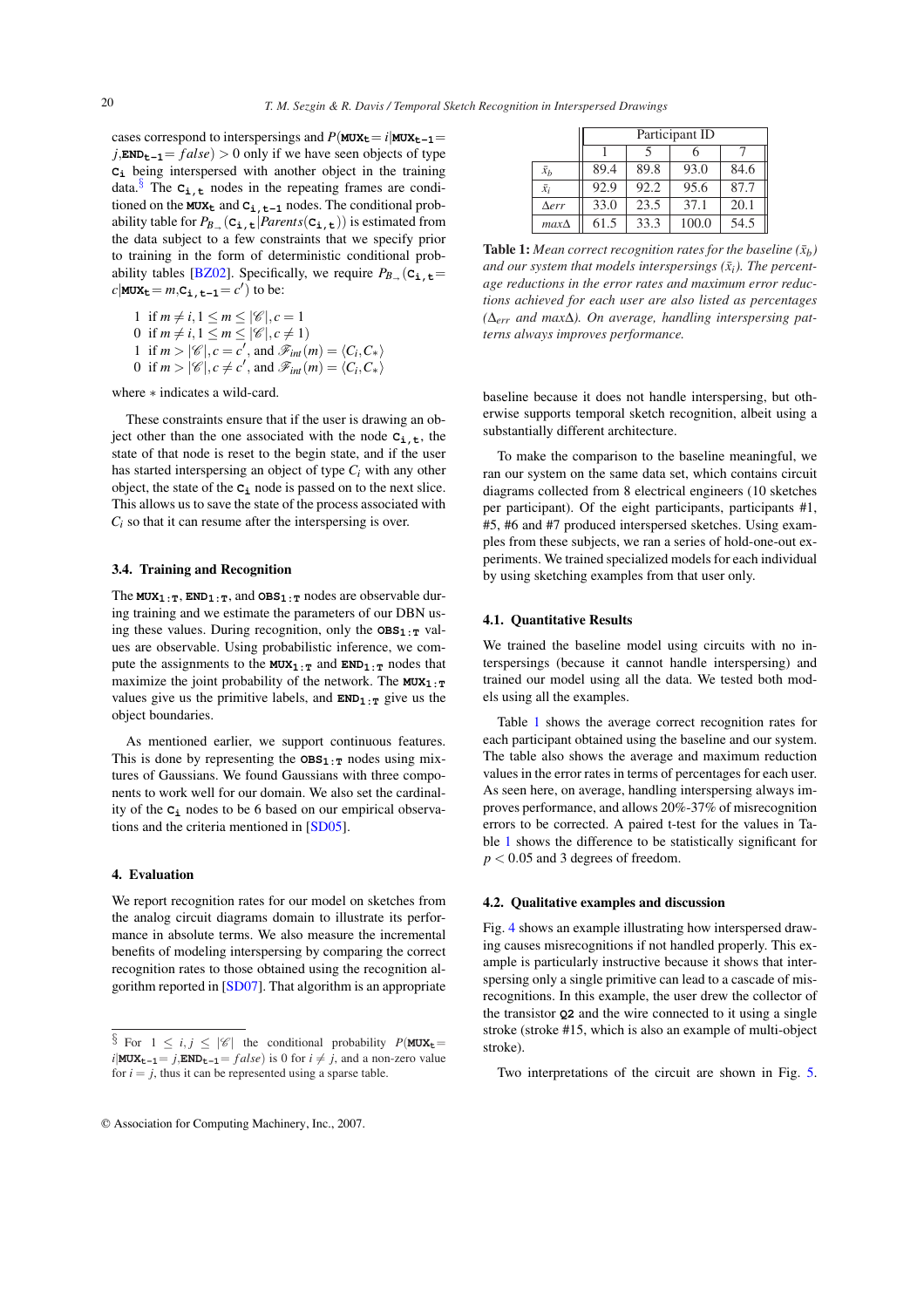

Figure 4: *One of the circuits used in the evaluation. Stroke ordering for a fragment of the circuit is shown by numbers.*

Fig. 5-a shows the interpretation obtained by running the baseline. In this figure, there are two recognition errors. **Q2** is misclassified as a set of wires, and the two wire segments connected to the base are misclassified as a resistor.

Fig. 5-b shows that both errors are fixed by our model, which learned that with probability 0.14 wires can be drawn in the course of drawing a transistor. This not only allows the transistor to be identified correctly, it also helps the two wire segments to be classified correctly by using the knowledge that transistors very rarely proceed resistors,  $P(MUX_t = NPN)$ **MUX**<sub>t-1</sub>=**RESISTOR**)  $\approx$  0. This example shows the benefits of modeling both object-level patterns and interspersing.

The incremental benefits of using a more elaborate model may at times appear to be small. Nevertheless, correcting each misclassification requires effort on the part of the user and gets in the way of the main task. Hence, we believe the error reduction rates we have demonstrated are significant in the context of a sketch-based user interface.

#### 5. Related Work

Researchers have reported the existence of interspersed drawing phenomena in other domains, and identified the ability to deal with it as an important challenge [AL07]. However, so far, there has not been much work that specifically addresses the interspersing issue.

As briefly summarized in the introduction, there are a number of systems that use temporal stroke orderings to perform sketch recognition [SD04,ABS04,SD05,SD07]. None of these systems support interspersed drawing. Furthermore, with the exception of [SD07], they do not support stroke sharing across objects and support discrete features only.

There are also approaches to sketch recognition that do not use temporal features (e.g., [AD04, MF02, HD04, KBS04, CS05, GKS04, SVC04]). Some of these algorithms rely on stroke orderings to aid segmentation or to narrow down the search space during matching. These systems either assume no interspersing or suffer high combinatorial search penalties to accommodate interspersings. Others



Figure 5: *Interpretations of the interspersed circuit shown in Fig. 4 by the baseline and our system. The baseline encounters a cascade of misclassifications due to interspersing (top) while we correctly identifies the interspersing (bottom).*

use image based representations, hence interspersing is not an issue for these systems. However, to keep their search tractable, they make some assumptions about the objects in the domain (e.g., no objects have no more than 8 strokes, or strokes constituting an object should be located within a certain distance). These assumptions seem to work for flowchart-like drawings where the connectors and objects are sufficiently separated from one another, but the practicality of these algorithms is yet to be demonstrated in general for domains where objects vary in size and shape where assumptions on the object size and scale may not hold.

# 6. Future Work

We see three immediate lines of further research. First, we need to study drawing behaviors of real users in real world conditions in a variety of domains to get a better understanding of why people intersperse strokes and how the domain affects the interspersing behavior. Our discussion with circuit design experts have revealed that the main cause of interspersings wires with transistors could be a design convention called "following the current" which advocates drawing from top (the positive voltage) towards the bottom of the page (ground). Further research is needed to see how